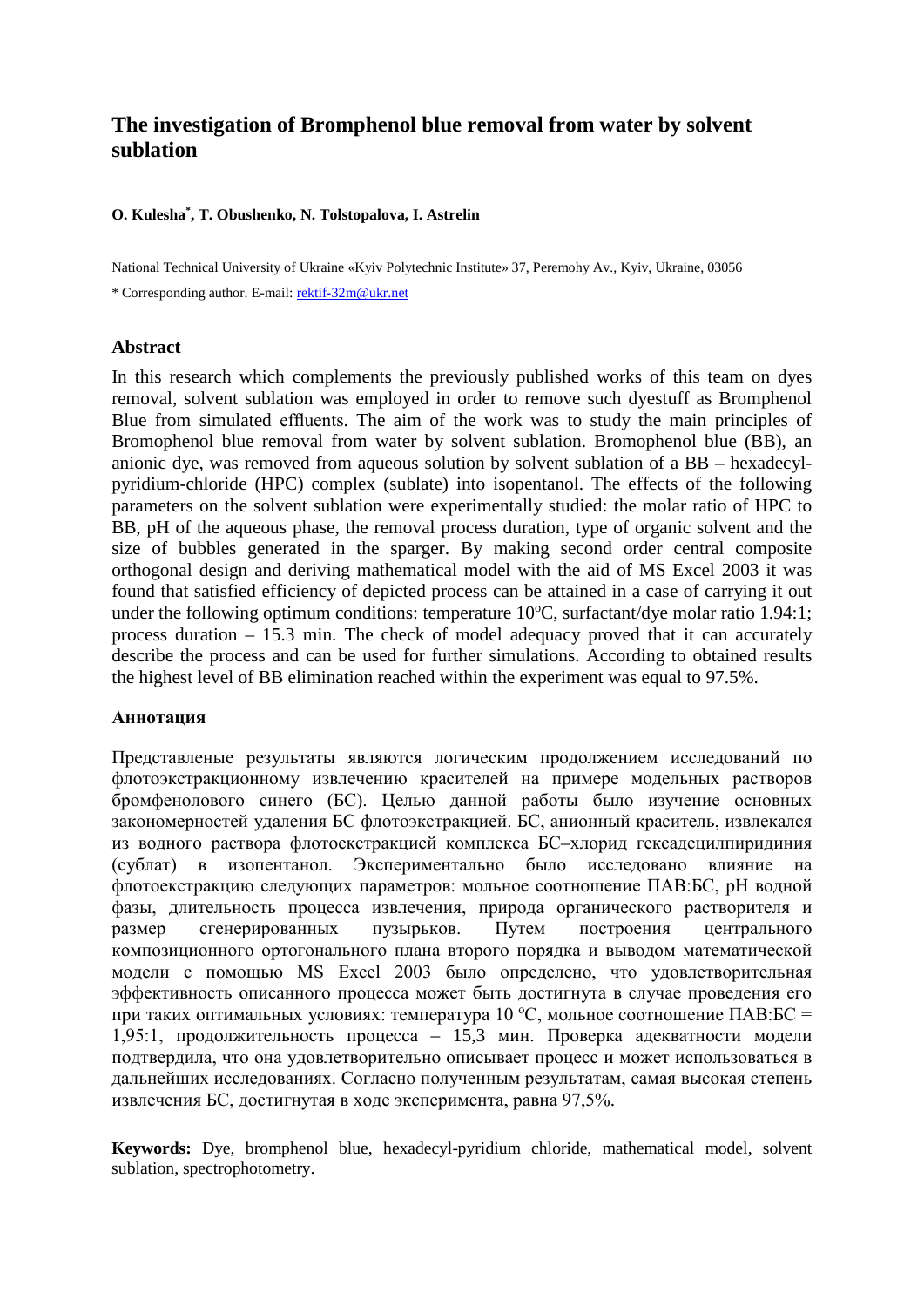## **Introduction**

It's well-known that water is a unique substance which extinction will cause the death of every living organism. Despite the key role of water in the human life these days the worsening of nature water quality is increasing rapidly. Annually around  $450 \text{ m}^3$  of effluent, containing wide range of pollutants, is discharged directly into the rivers and other surface water basins. More than a half of this amount doesn't undergo any effective pretreatment.

Unfortunately Ukraine doesn't remain beyond this ecological problem, moreover, it endures its exacerbation phase. According to international standards, mainly all of our big rivers and their tributaries, belong to the category of polluted or highly polluted waters. There are numerous rivers where the content of one or several impurities exceeds the maximum allowable concentration (the M.A.C.) in dozens of times, for example, the Dnipro, the Desna, the Styj River, the Siverskyj Donets and others.

The accumulation of toxic effluent components is a considerable hazard to water resources potential of the country. It particularly relates to waste water pollutants belonging to II-IV hazard classes such as organic dyes and diluents.

The main sources of water pollution by dyes are the following: textile industry, chemical plants, cellulose and paper industry and pharmaceutical industry. It is assumed that during dye production the loss of target product is nearly 1–2% and in the case of dye usage 1–10% loss occurs. For reactive dyes, this figure can be about 4% (Forgacs et al., 2004). Perhaps, this is caused by dye dilution in the water used for its synthesis and the amount of such water is enormous: it takes approximately  $100 - 225$  tons of water to produce 1 ton of dye (Nesterova, 2010).

Textile industry also stands out, as it yields a large amount of effluents. It is estimated that about 10-15% of dyes are released into processing water during different procedures (L and V.P., 2010).

So it's obvious that the discharge of such raw effluent into the surface water entails highlevel pollution thus in natural water dyes concentrations highly exceed affordable limits (0.05  $-0.25$  Mg/l).

Due to complicated chemical structure of synthetic dyes they can't be biochemically decomposed in aqueous systems therefore local treating plants are not able to cope with this problem. Synthetic dyes are also extremely hazardous pollutants of natural environment due to the effect of potentiation. As a consequence, the result of such interactions is often unexpected.

Entering the environment dyes easily colour the water and the surrounings consequently causing unfavorable estetic impression, worsening water organoleptic properties. In addition, dyes can significantly effect the photosynthesis ability of the water inhabitants by decreasing water transparency. Dyestuff can be toxic for some flora and fauna species because of aromatic rings and chlorine substituents in their structure (L and V.P., 2010). This can lead to total extinction of water living organisms, self-treatment processes disruption and human intoxication.

Hence synthetic dyes can cause significant environmental pollution and bring a serious risk factor for human diseases too.

There are different methods of wastewater treatment that provide either elimination or destruction of dyes such as: chemical processes (the use of Fentons reagent, ozonation, photocatalytic decolourization, electrochemical destruction), physical treatments (adsorption, membrane filtration, ion exchange, electrokinetic coagulation, etc.) and microbiological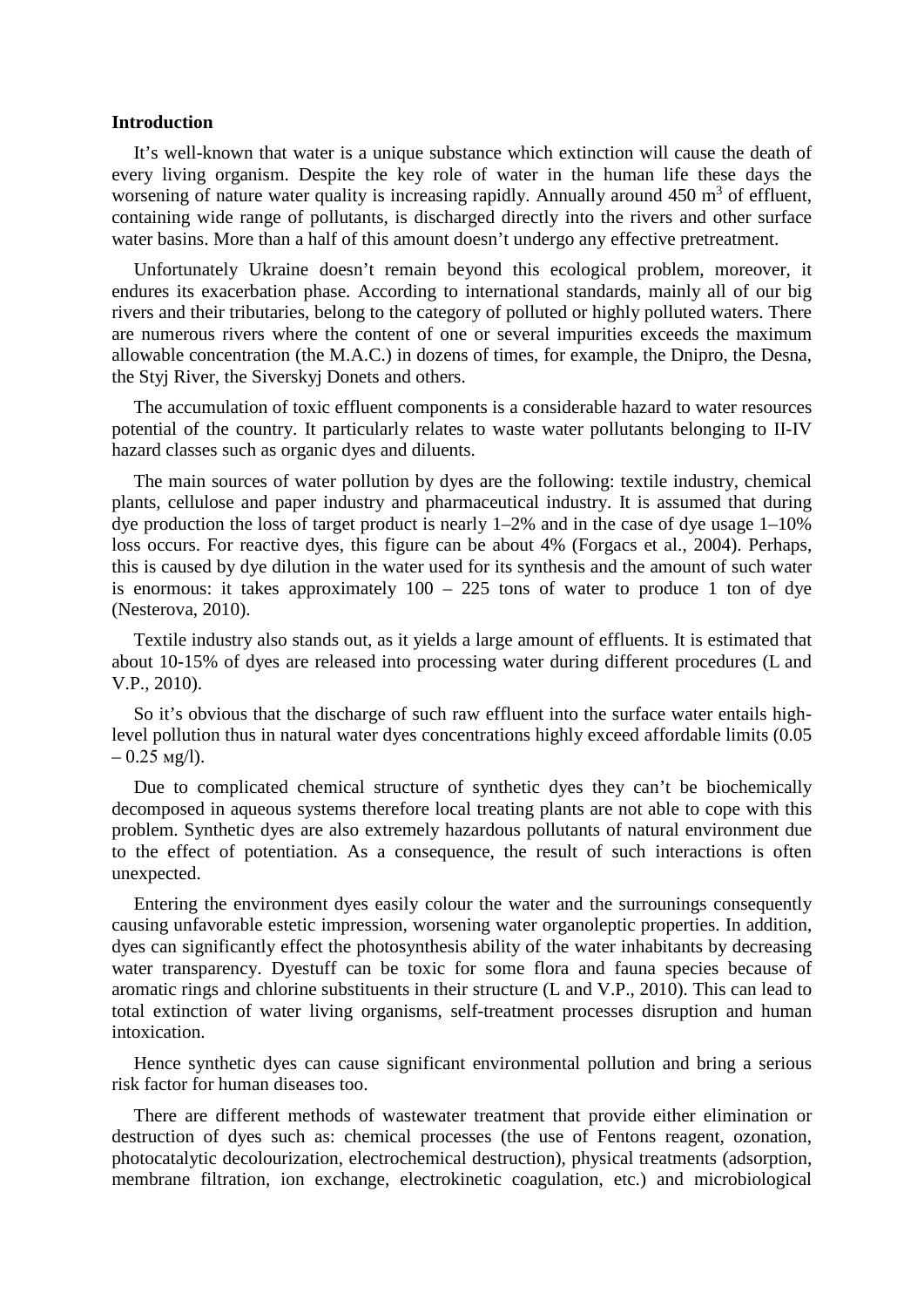decomposition (Robinson et al., 2001). However all these techniques are often too expensive for applying, ineffective or produce much sludge. Therefore the search for more effective, inexpensive and low-waste method for dyes remediation from water still remains actual.

In this case solvent sublation is a good alternative. In this special adsorptive bubble separation non-foaming technique some organic solvent placed on the top of aqueous phase is used to collect the sublate adsorbed on the bubble surfaces of an ascending gas stream. This method, with its advantages of simultaneous separation and concentration, has recently attracted much attention in many fields. Based on the previous reports and recent researches the following advantageous of solvent sublation can be outlined:

- 1) high separation efficiency;
- 2) high concentration coefficient;
- 3) low dosage of organic solvent;
- 4) soft separation process;
- 5) simple operation and equipment (Bi et al., 2010).

Moreover, this technique provides the possibility of the further dye recovery after its elimination.

The objective of this research was to investigate the main principles of Bromphenol blue remediation from water by solvent sublation technique.

To rich this goal the next tasks had to be completed:

- 1) to study major parameters and their influence on the solvent sublation process;
- 2) to build a mathematical model that could adequately describe the process;
- 3) to determine optimum conditions which could assure attaining satisfactory results.

## **Materials and methods**

The scheme depictured below was used to carry out solvent sublation process (Fig.1).



**Figure 1** Flowsheet of the experimental unit

1 – gas cylinder; 2 – humidifier; 3 – filter; 4 – gas flow rate; 5 – pressure meter; 6 – Schott filter; 7 – solvent sublation column; 8 – thermostat.

The solvent sublation process took place in glass column 7. It was 42 cm in length with an initial diameter of 3.3 cm and had 2 access ports. The gas bubbles were generated in a Schott filter of 16  $\mu$ m porosity. Changing the porosity of the gas sparger (16, 40,100 and 160  $\mu$ m), different bubble sizes were also created, thus altering the surface area of gas bubbles. Compressed nitrogen was supplied by the gas cylinder 1 and moved through the humidifier and the filter to the bottom of the solvent sublation column. Gas rate was measured by flow rate meter 4. Thermostat was used to maintain system temperature near the desired setpoint.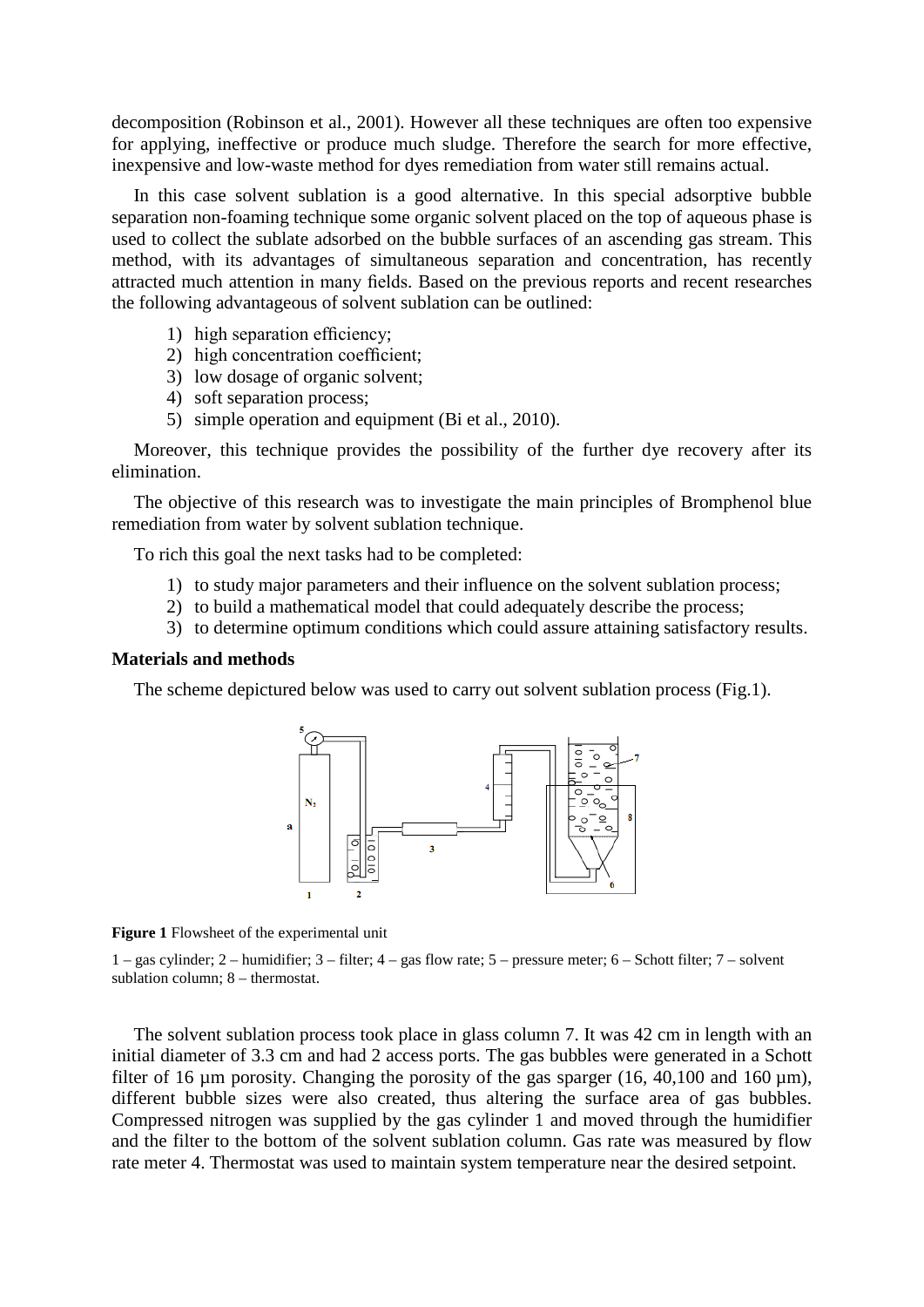To obtain dye concentration in the aqueous phase, the sample solution was withdrawn from the top access port for analysis.

Reagent-grade HPC was used as a collector without further purification. Reagent grade BB and the other reagents were all analytical grade.

For the solvent sublation running, HPC was added to the sample solution (250 mL) to form the dye-surfactant complex; the solution containing  $1.5 \times 10^{-5}$  mol/L (10 mg/l) BB was poured into the sublation column; and 5 mL isopentanol was added immediately; then the timer was started and the samples of aqueous solution were taken for analysis at a specified times.

The pH of the solution was measured with a pH-meter Portlab 102. UV- visible spectra of the sample solutions were measured with a scanning spectrophotometer Portlab 501 at the maximum peak of 588 nm.

#### **Results and discussion**

Parameters influencing the solvent sublation process can be classified as those, that effect the aqueous and organic solutions and those, which are operational factors. Parameters of the first group are: aqueous phase composition (pH, ionic strength, presence of various species), organic phase composition (organic solvent: type and volume, presence of different additives). The operational parameters are: gas flow rate and temperature.

pH of the aqueous solution is a very important factor because it determines the presence of ionic species, which are involved in solvent sublation process. Such processes as hydrolysis, complex formation and precipitation of insoluble substances are governed by pH values of aqueous solutions.

The presence of surfactant is also very important factor for solvent sublation because usually it makes extracted ion-pairs more hydrophobic. In addition, surfactants tend to reduce the surface tension of aqueous solution and decrease the size of bubbles generated in the sparger (Sobianowska et al., 2009/2010).

Hexadecyl-pyridium-chloride (HPC) was used as the surfactant in all cases because it showed high efficiency in the process of BB removal by solvent sublation during previous researches.

It's known, the higher sublate solubility in organic layer is the, bigger efficiency of dye removal is obtained. In this research different organic compounds were investigated to find out the proper one.

One of the crucial parameters is mean bubble radius that is formed by Schott filter.

Gas flow rate is also an important factor for solvent sublation process. According to previous publication (Lu et al., 2001), the increase of gas flow rate enhanced the removal efficiency due to mass transfer intensification. Therefore in this study the experiment was conducted under the maximum permitted gas flow rate condition  $(50 \text{ sm}^3/\text{h})$ . At higher gas flow rates, the oil-water interface can be drastically disrupted and some drops of the top organic layer can return back to solution.

## **The effect of process duration on solvent sublation**

Dye concentration in the aqueous phase was measured every 5 minute for 30 minutes. As graph shows (Fig. 2) the optimum process duration was equal to 15 minutes with 97.5% BB removal accordingly.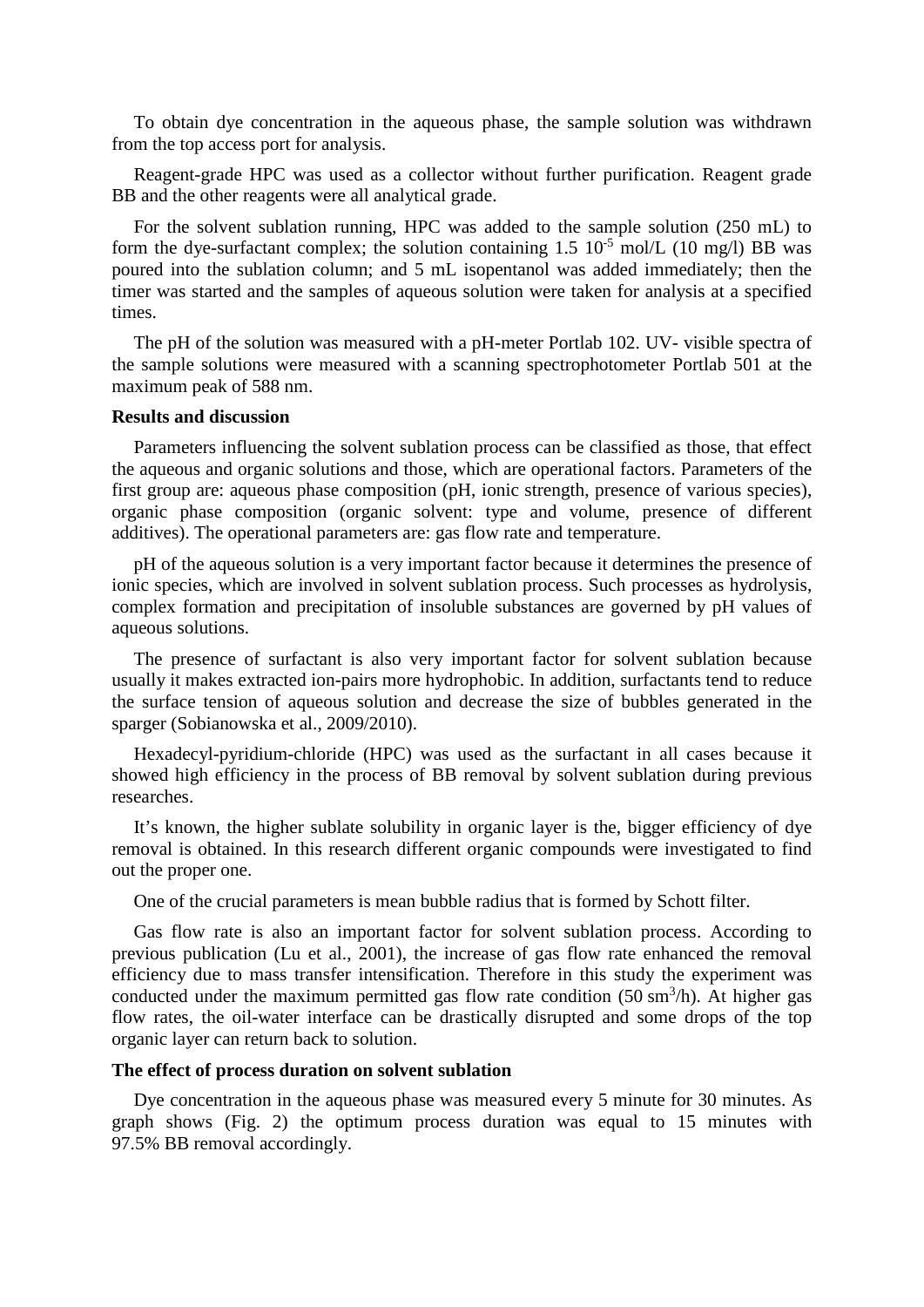

**Figure 2** The variation of BB removal efficiency in dependence on the elapsed time. HPC:BB (mole ratio) 2:1, рН 1,1, pore diameter 16 µm.

## **The effect of the molar ratio of HPC to BB on solvent sublation**

HPC together with BB formed hydrophobic complex that interacted with gas bubbles. Then hydrophobic compound was levitated on a bubble surface to the top of an aqueous column where it encountered a solvent layer (isopentanol) to which the material was transferred as the bubbles moved through the solvent layer.

Results of this experiment are shown below (Fig.3).



**Figure 3** The dependence of BB removal efficiency on the molar ratio of HPC to BB. рН 1,1.

The graph shows that molar ratio HPC:BB 2:1 caused the highest dye remediation equal to 97.5% providing the lowest residual dye concentration in the water. The range of molar ratios HPC: BB from 1:1 до 1,5:1 didn't represent affordable results, perhaps due to incomplete formation of a dye-surfactant complex. When the ratio was higher than 2:1, the rate of solvent sublation was smaller and the removal efficiency was lower, presumably due to the competition of excess surfactant ion with the dye-surfactant complex for the bubble surface.

Large excess of surfactant can also cause the emulsification of the isopentanol thus the dye-surfactant complex in the isopentanol can constantly be dispersed back into the solution and the separation efficiency can decrease greatly (Lu et al., 2001).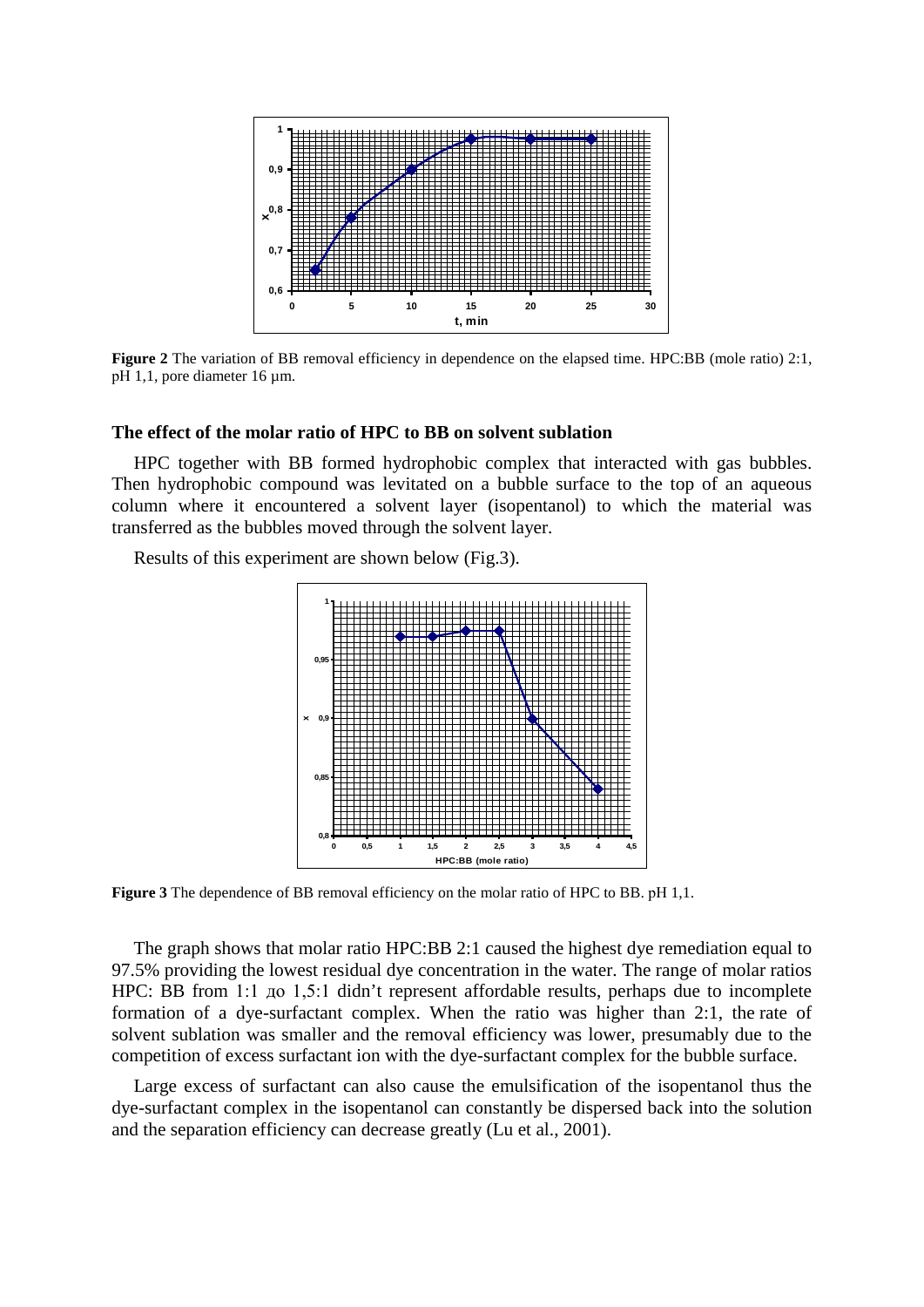## **The effect of organic solvent nature on the process effectiveness**

Within this research the influence of such organic frame particularities as carbon chain length and the degree of branching in the carbon chain was investigated. The next compounds were used as the organic solvent: n-pentanol, isopentanol, 1-hexanol, 1-octanol and 2-octanol (Fig.4).



**Figure** 4 The variation of BB removal efficiency in dependence on the organic solvent type. HPC:BB (mole ratio) 2:1, pH 1,1, pore diameter  $16 \text{ µm}$ .

The diagram shows that the highest BB removal equal to 97.5% was achieved by the use of isopentanol as an organic solvent. So, according to attained results, the branching of the carbon chain influenced the treatment process in the positive way, and the effect of normal structure of the carbon chain is diametrically different. For example, in the case of n-pentanol BB removal is much lower and is equal to 77 %. The first possible reason lies in the fact that probably there is much better solubility of dye-surfactant complex in organic solvent with higher degree of branching in the carbon chain. And possible easier holding of big-sized sublate by branched carbon skeleton solvent is the other reason. In the case of using nhexanol the lowest dye elimination was obtained.

However depicted tendency can't adequately describe the behaviour of solvents which have longer carbon chains, for example, 8 or more carbon atoms. In such case both 1-octanol and 2-octanol retained practically equal amounts of dye.

Therefore the degree of carbon chain branching didn't play any essential role there. Either of these two isomers attained 90% of BB removal, but this efficiency is lower than in the case of isopentanol. This can be explained by difficulties of the sublate solubility or retaining within the solvent layer characterised by more complicated skeleton.

## **The effect of the mean bubble diameter on the solvent sublation**

As it was previously mentioned, the size of bubbles generated in the sparger is one of the key factors in solvent sublation. Attained results are shown in Fig. 5.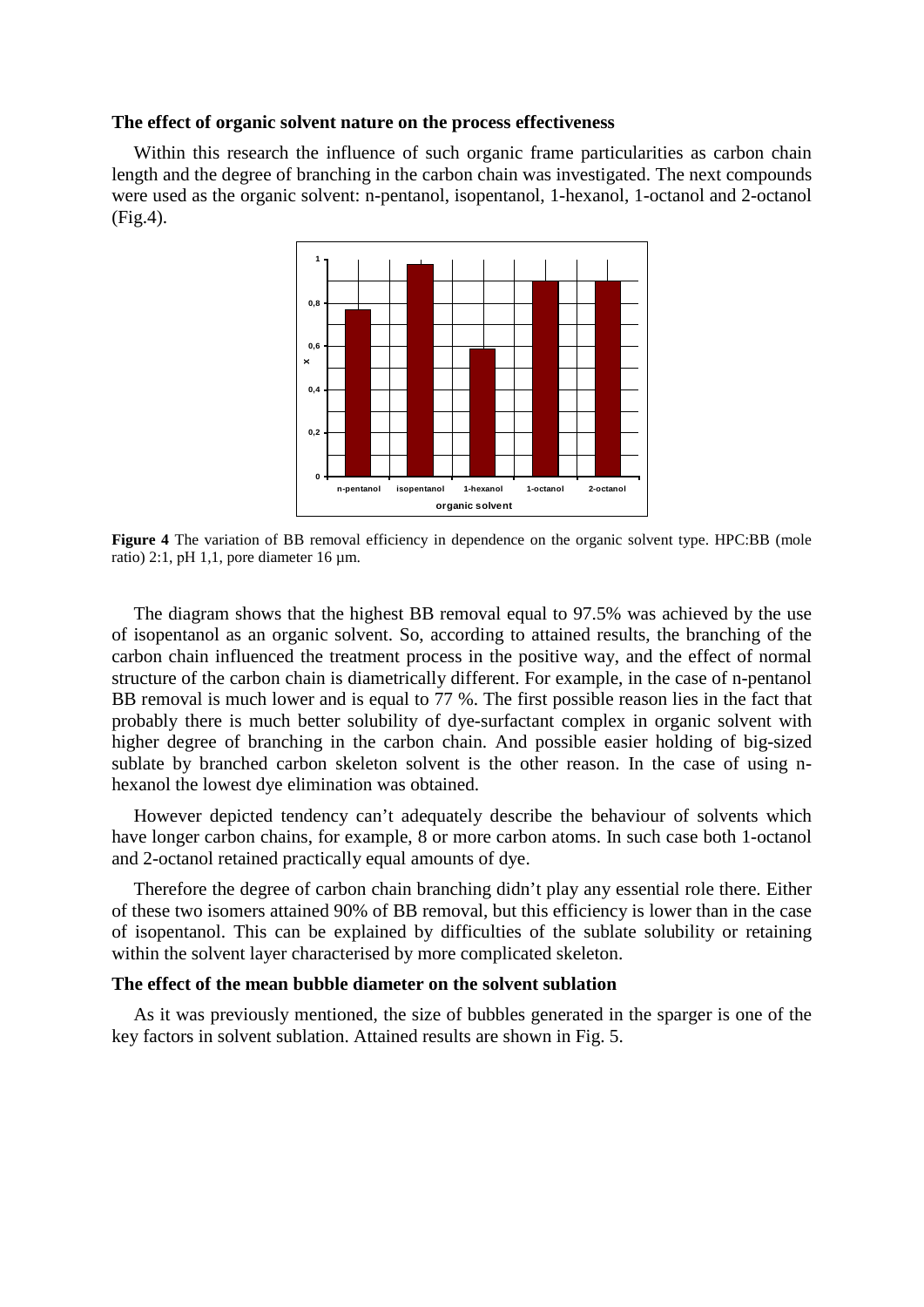

**Figure 5** The variation of removal efficiency in dependence on the bubble size. HPC:BB (mole ratio) 2:1, рН 1,1.

The graphs show that the removal efficiency increased with the decrease the of generated bubble diameter. The highest recoveries were obtained for all three columns with initial diameters 21, 33 and 44 mm in the case of applying Schott filter of 16  $\mu$ m porosity x = 98.5, 97.5 and 97.5% respectively. Attained data proved that the bigger pore size was, the lower remediation efficiency it caused and the worst results were obtained in the case of the most massive gas bubbles: x=53, 23, 16%.

Bubble size reduction caused the increase of the interfacial area per unit volume of air (3/r), thus the bubble residence time also extended because smaller bubbles had lower rise velocities. Smaller bubbles also enhanced mass transfer from the liquid phase to the bubbles due to very large surface area per unit volume of air.

According to the represented graphs (Fig. 5) the decrease of the column initial diameter intensified the removal process. This can be explained by higher retention time of the bubble in the system.

## **The effect of pH on solvent sublation**

Despite the results of the previous reports (Lu et al., 2001; Sobianowska et al., 2009/2010) this research revealed that in the case of BB removal pH of the aqueous phase slightly influenced the process run.

The results of the experiment are represented below (Fig. 6). The graphs show that the increase of pH reduced treatment efficiency. At pH 12 the lowest BB removal was detected:  $x = 96\%$  that corresponds to the residual dye concentration in water equal to 0.4 mg/dm<sup>3</sup>.



**Figure 6** The dependence of the BB removal efficiency on the pH value. HPC:BB (mole ratio) 2:1,  $\tau$ =15 min.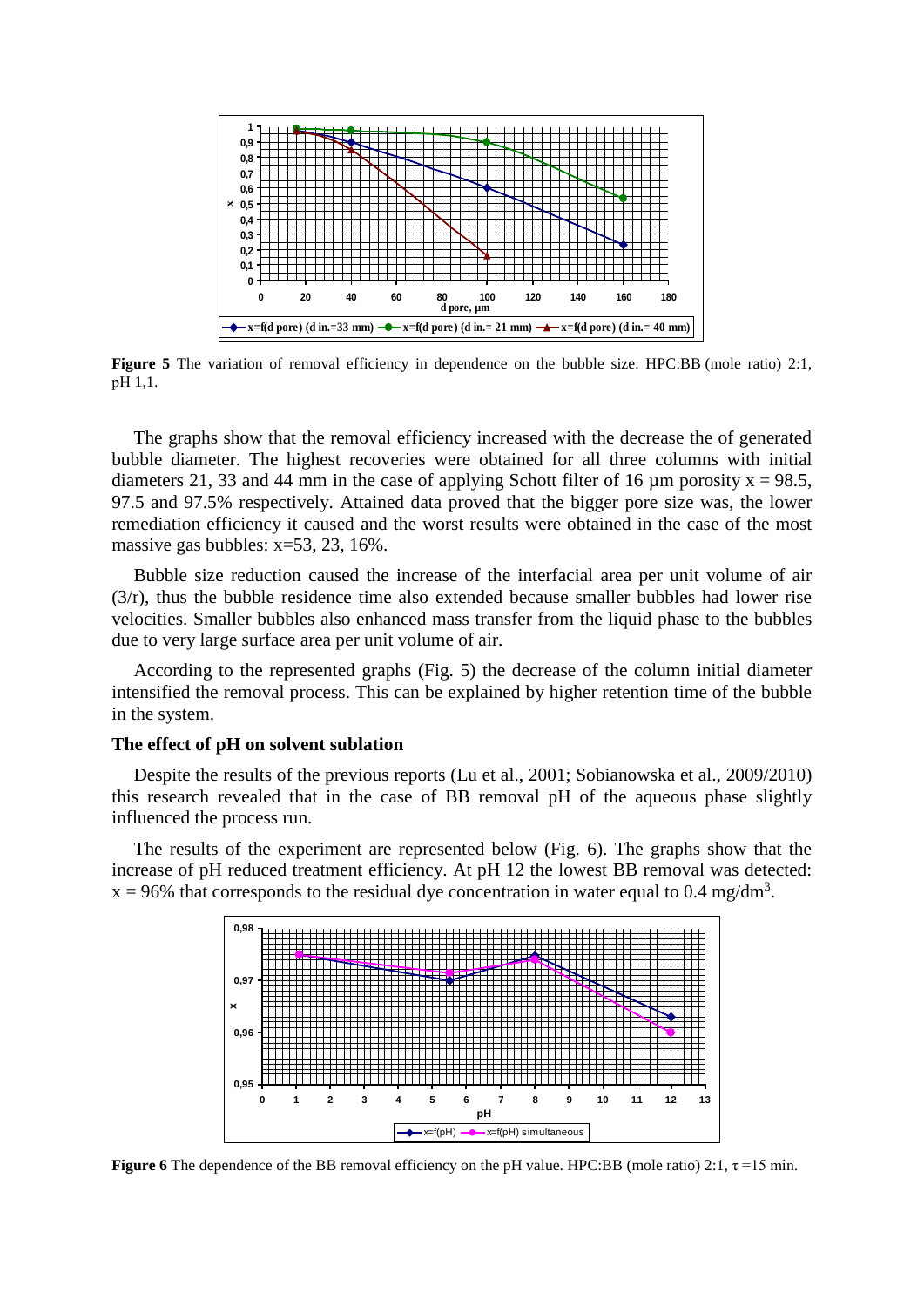Such behaviour can be explained by equilibrium established in aqueous solution:

$$
B + A^{-} \underbrace{H^{+}}_{OH^{-}} H A + BH^{+} \underbrace{\longrightarrow} [HA - BH^{+}], \tag{1}
$$

where *B* represents the HPC; *HA*, dye – Bromphenol blue;  $A^-$ , the deprotonated anion of BB;  $BH^+$ , protonated HPC cation.

According to the equation (1) the increase of the acidic pH drives the equilibrium toward a larger concentration of  $BH^+$ , which easily binds with *HA* to form  $\left[HA-BH^+\right]$ . By contrast, the increase of the basic pH drives the equilibrium toward a larger concentration of *В*, which does not easily form dye-surfactant complex.

In spite of slight effect of pH on the BB removal observed throughout the experiment, the most proper pH value for efficient treatment was pH 1.1. Because it assured the lowest value of residual dye concentration 0.25 mg/l .

## **Mathematical model deriving and the determination of optimum conditions**

Central composite orthogonal design (second order) was selected to derive mathematical model with the aid of MS Excel 2003. The following model was obtained:

$$
Y = 66,22 + 0,43 \cdot Z_1 + 6,79 \cdot Z_2 + 2,59 \cdot Z_3 - 0,06 \cdot Z_1 \cdot Z_2 + 0,01 \cdot Z_1 \cdot Z_3 + 0,13 \cdot Z_2 \cdot Z_3
$$
  
-0,02 \cdot Z\_1<sup>2</sup> - 2,11 \cdot Z\_1<sup>2</sup> - 0,07 \cdot Z\_3<sup>2</sup>, (2)

according to the next definition:  $Z_1$  - temperature factor;  $Z_2$  - surfactant excess factor;  $Z_3$  – process duration factor.

By deriving mathematical model, represented above, it was found that the maximum efficiency of depicted process can be attained in a case of carrying it out under the following optimum conditions: temperature 10°C, surfactant/dye ratio 1.94:1; process duration -15.3 min.

The check of the model adequacy proved that it can accurately describe the process and can be used for further simulations. The maximum relative standard deviation was equal to 4,7%.

## **Conclusions**

To sum up, within this report contemporary state of water pollution problem, caused by synthetic dyes was analysed, covering the main methods that are typically used for dyes decomposition and remediation. Solvent sublation was proposed as an effective alternative.

The main principles of Bromophenol blue removal from water by solvent sublation were investigated. The following major parameters and their influence on Bromphenol blue removal from water were researched in detail: pH, type of organic solvent, the mean bubble diameter, gas flow rate and molar ratio of surfactant to dye.

Acidic pH, fine bubble radius had a positive effect on the removal efficiency. The increase of gas flow rate up to 50  $\text{sm}^3/\text{min}$  also enhanced the treatment. The highest dye removal was obtained in the case of isopentanol used as the solvent. The initial dye concentration was 10  $mg/dm^3$ .

The second order experiment statistical model was derived with the use of central composite orthogonal design. The check of model adequacy proved that it can accurately describe the process and can be used for further simulations. The maximum relative standard deviation was equal to 4,7%.